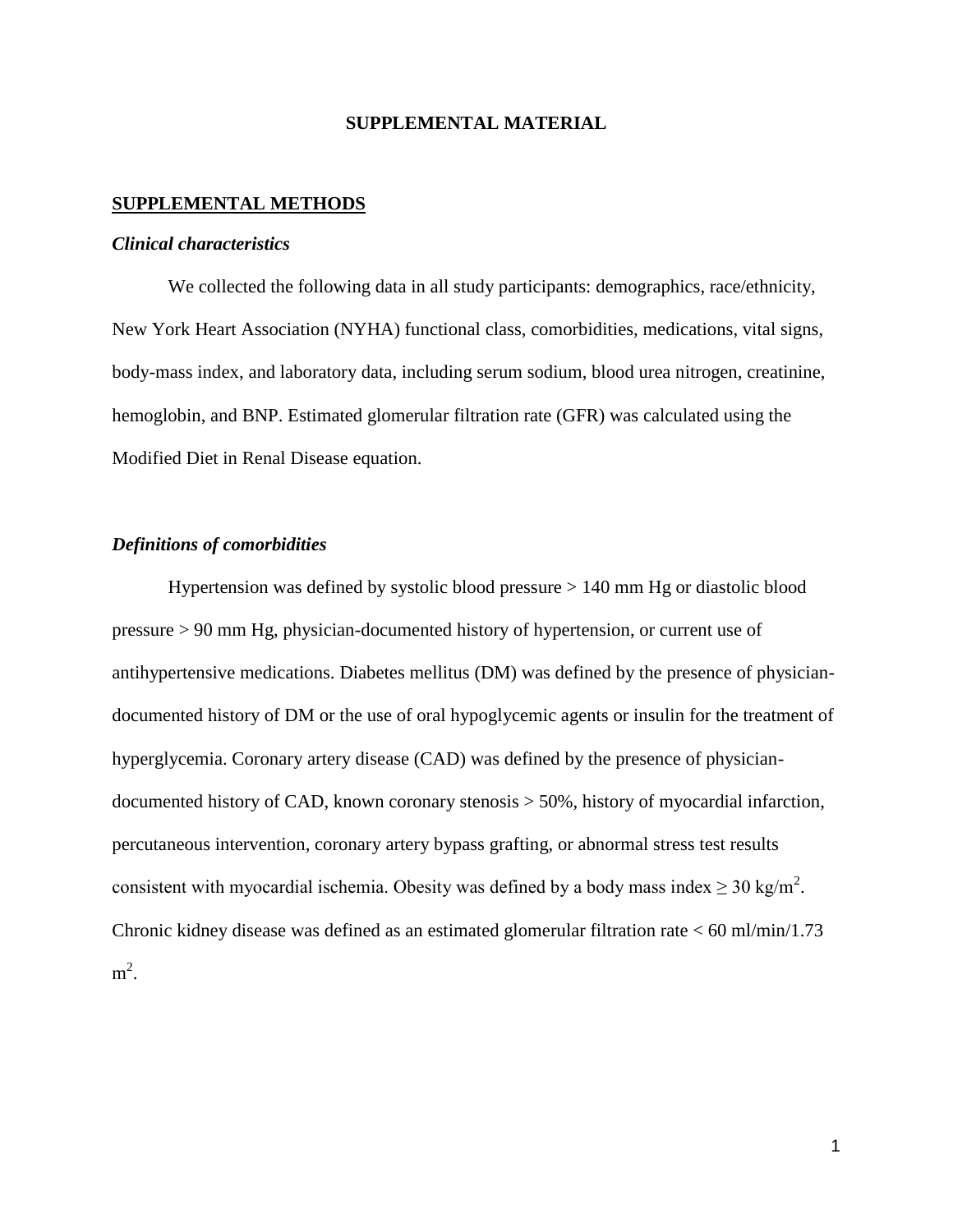### *Echocardiography*

All study participants underwent comprehensive 2-dimensional echocardiography with Doppler and tissue Doppler imaging (TDI) using commercially available ultrasound systems with harmonic imaging (Philips iE33 or 7500, Philips Medical Systems, Andover, MA; or Vivid 7, GE Healthcare, General Electric Corp., Waukesha, WI). Cardiac structure and function were quantified as recommended by the American Society of Echocardiography  $(ASE)$ .<sup>[1-3](#page-4-0)</sup>

LV end-diastolic and end-systolic volumes, and left atrial volume, were measured in the apical 4- and 2-chamber views using the biplane method of discs. LV ejection fraction was calculated as (LV end-diastolic volume – LV end-systolic volume)/LV end-diastolic volume. LV mass index was calculated using the linear method, as outlined in the ASE guidelines.<sup>[1](#page-4-0)</sup> LV diastolic function was graded according to published criteria by using mitral inflow characteristics and tissue Doppler e' velocities. [4](#page-4-1) Tissue Doppler e' and s' velocities were measured at the septal and lateral aspects of the mitral annulus. Sample volume size and placement were optimized for all pulse-wave Doppler and tissue Doppler measurements. All Doppler and tissue Doppler measurements were averaged over three beats (five beats for patients in atrial fibrillation).

Right heart parameters were measured on echocardiography according to published guidelines.<sup>[3](#page-4-2)</sup> Specifically, we measured RV basal diameter, RV length, RV end-diastolic area, RV end-systolic area, RV wall thickness, and right atrial area. Tricuspid annular plane systolic excursion (TAPSE) was also calculated. Lastly, pulmonary artery systolic pressure was measured using the peak tricuspid regurgitation (TR) velocity (to estimate peak TR gradient) and adding that to the estimated right atrial pressure, which was based on size and collapsibility of the inferior vena cava.<sup>[3](#page-4-2)</sup>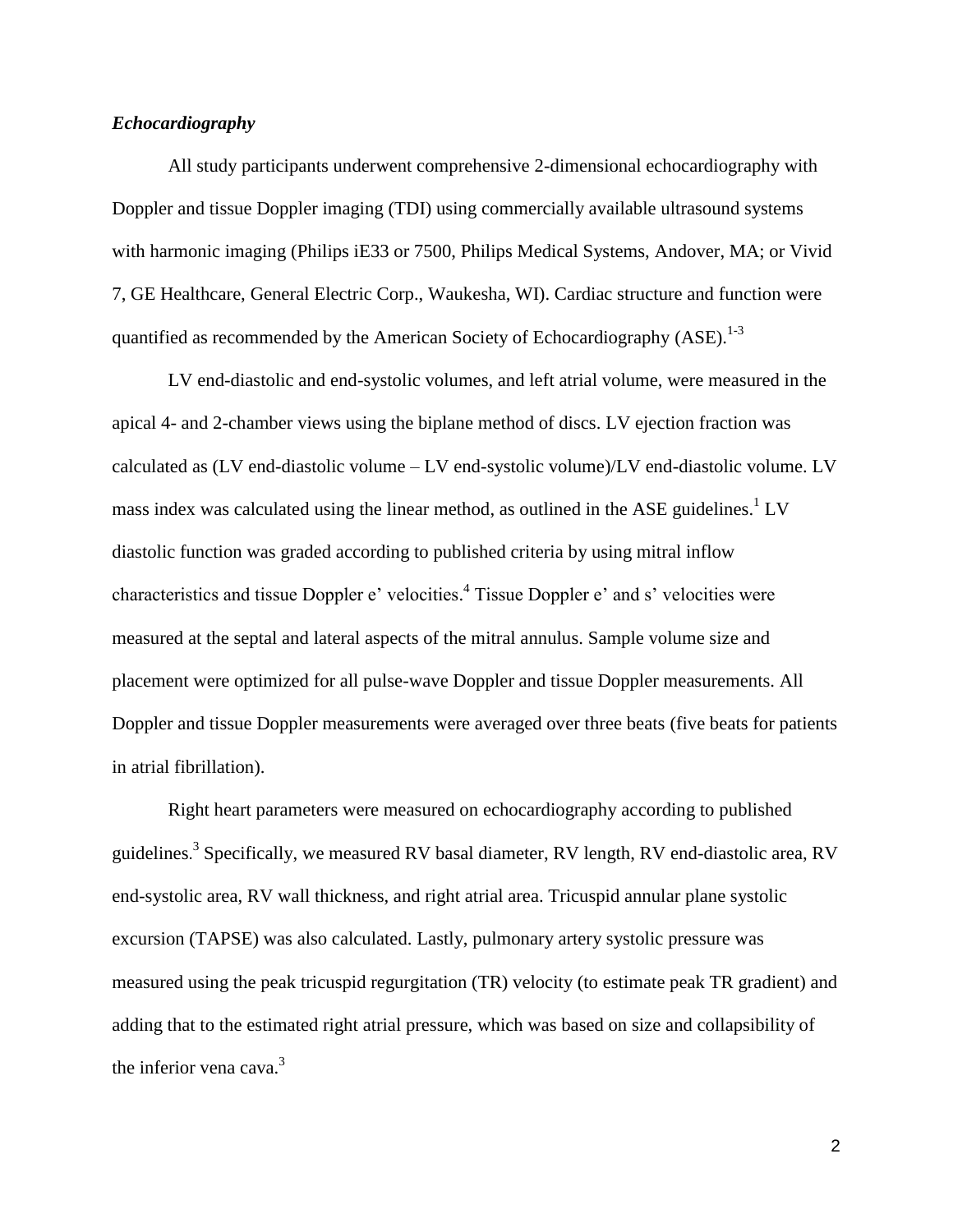All echocardiographic measurements were made blinded to all other data by an experienced research sonographer using ProSolv 4.0 echocardiographic analysis software (FujiFilm; Indianapolis, IN) and verified by an experienced investigator with expertise in echocardiography. For the phenomapping analyses, we normalized echocardiographic variables describing chamber dimensions by regressing log-transformed echocardiographic parameters on log-transformed height and gender and using the residuals as phenotypic features.<sup>[5](#page-4-3)</sup>

### *Non-invasive pressure-volume analysis*

For the estimation of LV compliance, we calculated the end-diastolic pressure-volume relationship (EDPVR) using a single-beat method <sup>[6](#page-4-4)</sup> with the equation: LVEDP =  $\alpha$ (LVEDV)<sup>β</sup>, where LVEDP is the LV end-diastolic pressure and LVEDV is the LV end-diastolic volume. The EDPVR represents the non-linear relationship between ventricular pressure and volume at end diastole and can be estimated non-invasively. The parameters  $\alpha$  and  $\beta$  are constants that allow point measurements of the non-linear EDPVR as reviewed elsewhere[,](#page-4-5)<sup>7</sup> and were calculated for each individual based on their LVEDV and LVEDP (estimated by [11.96 + (lateral E/e' ratio)\*0.596]).<sup>[8](#page-4-6)</sup> These parameters were then used to calculate the LVEDV at an idealized LVEDP of 20 mmHg  $(EDV_{20})$  for each patient.

To evaluate LV contractility, we estimated the end-systolic pressure volume relationship (ESPVR) as represented by the slope of ESPVR (end-systolic elastance  $[E_{es}]$ ).<sup>[7](#page-4-5)</sup>  $E_{es}$  is a load-independent measure of LV contractility, and can be estimated using a single-beat method.<sup>[9,](#page-4-7) [10](#page-4-8)</sup> The relationship between end-systolic pressure  $(P_{es})$  and end-systolic volume (ESV) was defined as:  $[P_{es} = E_{es}(ESV - V_0)]$ . Using 0.9\*(systolic blood pressure) at the time of echocardiography as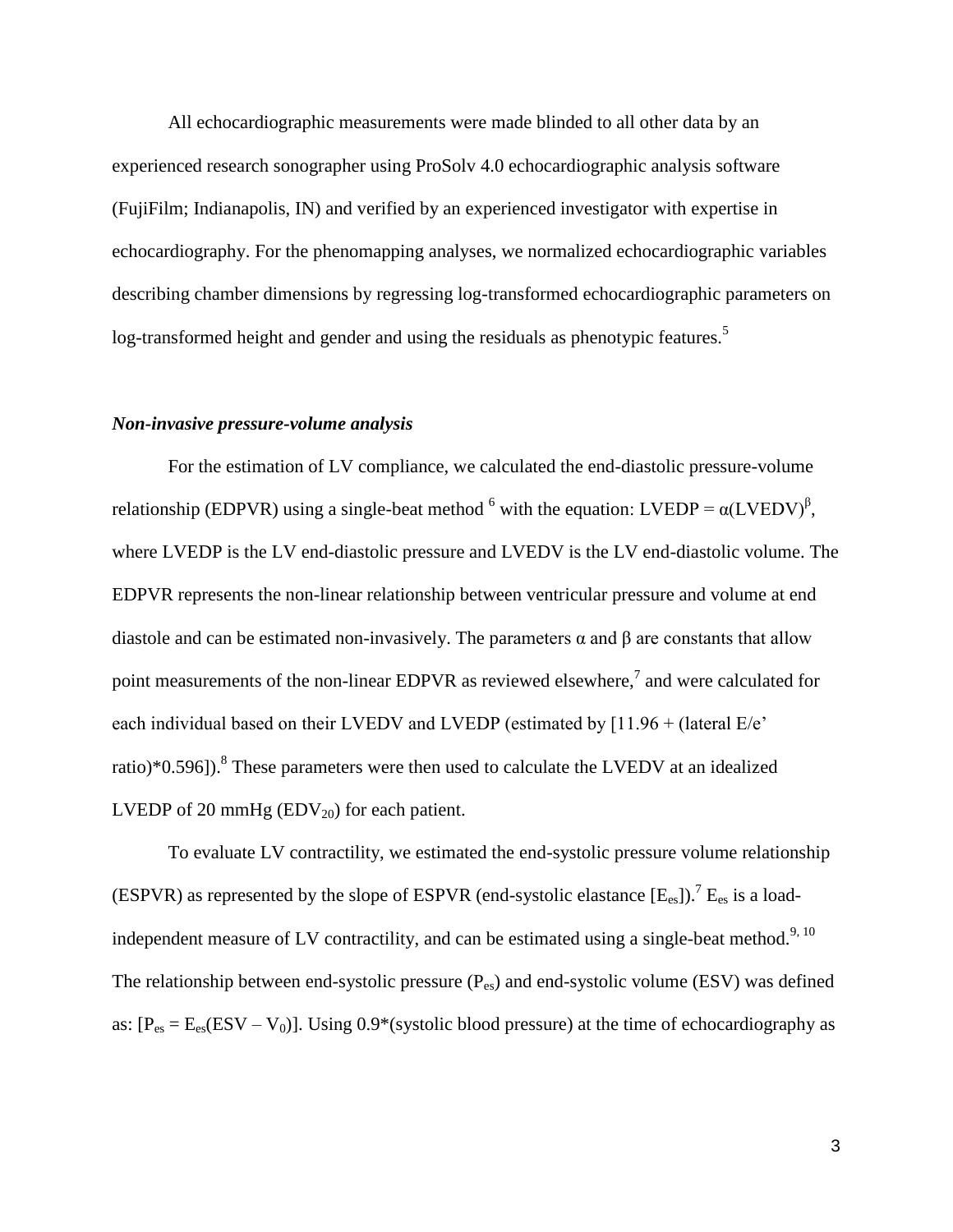an estimate of  $P_{es}$ , we estimated  $V_0$ , the volume-axis intercept, and then generated the estimated ESV at an idealized  $P_{es}$  of 120 mmHg (ESV<sub>120</sub>) for each patient.

The effective arterial elastance  $(E_a)$ , which is a measure of systemic arterial stiffness, was estimated using the equation:  $E_a = 0.9*SBP/\text{stroke volume}^{11}$  $E_a = 0.9*SBP/\text{stroke volume}^{11}$  $E_a = 0.9*SBP/\text{stroke volume}^{11}$  Stroke volume (SV) was estimated on echocardiography using the equation:  $SV = (LV \text{ outflow tract diameter}/2)^2 \times LV$  outflow tract velocity time integral. V-A coupling was defined as  $E_a/E_{es}$ .

### *Invasive hemodynamics*

In a subset of the study cohort  $(N=211)$ , right heart and pulmonary arterial  $(PA)$ catheterization was performed from either the right internal jugular or right femoral vein approach using standard Seldinger technique under fluoroscopic guidance. Participants underwent recording of invasive hemodynamics (mean RA pressure; systolic, diastolic, and mean PA pressure [mPAP]; and PCWP) using a fluid-filled, 6F PA catheter (Edwards Lifesciences, Irvine, CA) and a properly zeroed pressure transducer. Pressure recordings were analyzed off-line using a WITT Hemodynamic Workstation (Philips Medical Systems, Andover, MA) at a 50 mm/s paper speed with adjustment of pressure (mmHg) scale as needed. All hemodynamic pressure measurements were made at end-expiration and in duplicate using a standardized measurement protocol, by a physician blinded to all clinical data. Cardiac output was calculated using the thermodilution method, and PVR was calculated as the transpulmonary gradient (mPAP – PCWP) divided by cardiac output.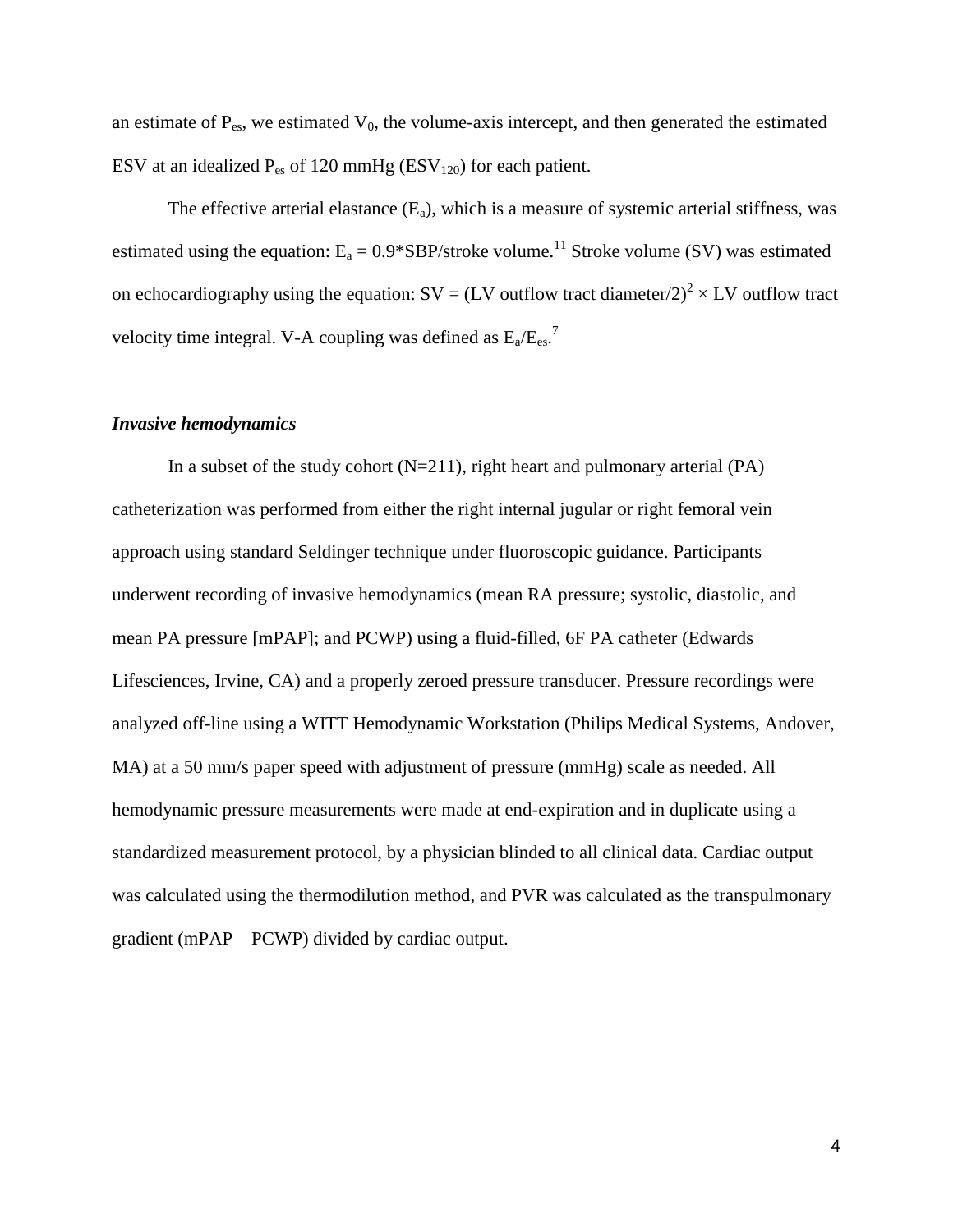## **REFERENCES**

- <span id="page-4-0"></span>1. Lang RM, Bierig M, Devereux RB, Flachskampf FA, Foster E, Pellikka PA, Picard MH, Roman MJ, Seward J, Shanewise JS, Solomon SD, Spencer KT, Sutton MS, Stewart WJ. Recommendations for chamber quantification. *J Am Soc Echocardiogr*. 2005;18:1440- 1463
- 2. Nagueh SF, Appleton CP, Gillebert TC, Marino PN, Oh JK, Smiseth OA, Waggoner AD, Flachskampf FA, Pellikka PA, Evangelista A. Recommendations for the evaluation of left ventricular diastolic function by echocardiography. *J Am Soc Echocardiogr*. 2009;22:107-133
- <span id="page-4-2"></span>3. Rudski LG, Lai WW, Afilalo J, Hua L, Handschumacher MD, Chandrasekaran K, Solomon SD, Louie EK, Schiller NB. Guidelines for the echocardiographic assessment of the right heart in adults. *J Am Soc Echocardiogr*. 2010;23:685-713; quiz 786-688
- <span id="page-4-1"></span>4. Redfield MM, Jacobsen SJ, Burnett JC, Jr., Mahoney DW, Bailey KR, Rodeheffer RJ. Burden of systolic and diastolic ventricular dysfunction in the community: appreciating the scope of the heart failure epidemic. *Jama*. 2003;289:194-202
- <span id="page-4-3"></span>5. Brumback LC, Kronmal R, Heckbert SR, Ni H, Hundley WG, Lima JA, Bluemke DA. Body size adjustments for left ventricular mass by cardiovascular magnetic resonance and their impact on left ventricular hypertrophy classification. *Int J Cardiovasc Imaging*. 2010;26:459-468
- <span id="page-4-4"></span>6. Klotz S, Hay I, Dickstein ML, Yi G-H, Wang J, Maurer MS, Kass DA, Burkhoff D. Single-beat estimation of end-diastolic pressure-volume relationship: a novel method with potential for noninvasive application. *Am J Physiol Heart Circ Physiol*. 2006;291:H403-412
- <span id="page-4-5"></span>7. Burkhoff D, Mirsky I, Suga H. Assessment of systolic and diastolic ventricular properties via pressure-volume analysis: a guide for clinical, translational, and basic researchers. *Am J Physiol Heart Circ Physiol*. 2005;289:H501-512
- <span id="page-4-6"></span>8. Ommen SR, Nishimura RA, Appleton CP, Miller FA, Oh JK, Redfield MM, Tajik AJ. Clinical utility of Doppler echocardiography and tissue Doppler imaging in the estimation of left ventricular filling pressures: A comparative simultaneous Dopplercatheterization study. *Circulation*. 2000;102:1788-1794
- <span id="page-4-7"></span>9. Chen CH, Fetics B, Nevo E, Rochitte CE, Chiou KR, Ding PA, Kawaguchi M, Kass DA. Noninvasive single-beat determination of left ventricular end-systolic elastance in humans. *J Am Coll Cardiol*. 2001;38:2028-2034
- <span id="page-4-8"></span>10. Senzaki H, Chen CH, Kass DA. Single-beat estimation of end-systolic pressure-volume relation in humans. A new method with the potential for noninvasive application. *Circulation*. 1996;94:2497-2506
- <span id="page-4-9"></span>11. Borlaug BA, Kass DA. Ventricular-vascular interaction in heart failure. *Heart Fail Clin*. 2008;4:23-36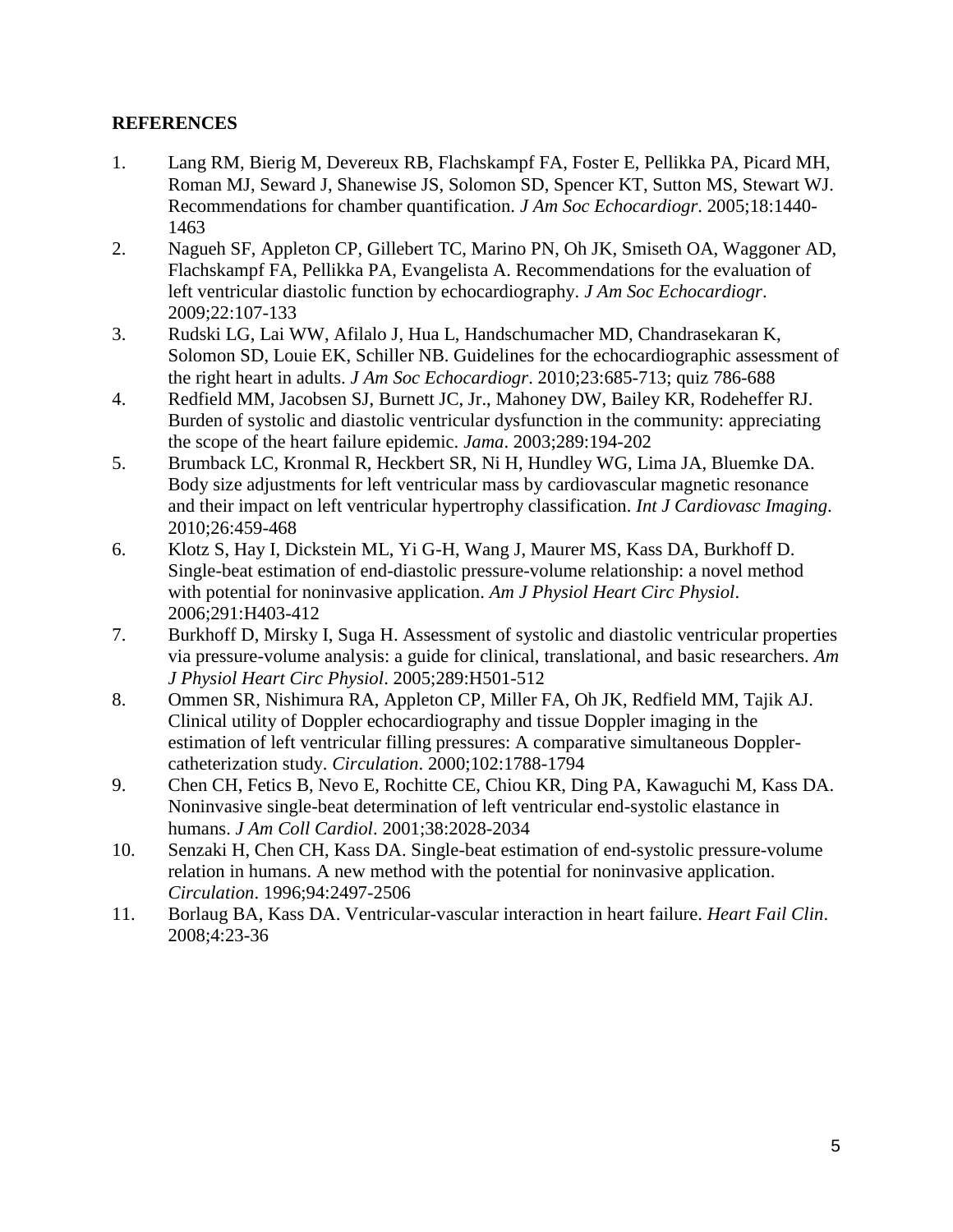## **SUPPLEMENTAL TABLES**

## **Supplementary Table S1. Pressure-Volume Analysis Parameters Stratified by Pheno-Group**

| <b>Parameter</b>                                   | Group 1         | Group 2         | Group 3         | P-value |
|----------------------------------------------------|-----------------|-----------------|-----------------|---------|
|                                                    | $(N=128)$       | $(N=120)$       | $(N=149)$       |         |
| End-systolic elastance $(E_{es})$ , mmHg/ml        | $2.30+0.72$     | $2.32 \pm 0.65$ | $2.39+0.83$     | 0.57    |
| $ESV120$ , ml                                      | $37.2 \pm 15.0$ | $35.5 \pm 14.6$ | $41.1 \pm 22.6$ | 0.036   |
| Effective arterial elastance $(E_a)$ , mmHg/ml     | $1.40+0.45$     | $1.43 \pm 0.43$ | $1.54 \pm 0.53$ | 0.041   |
| $EDV_{20}$ , ml                                    | $83.5 \pm 24.6$ | $84.1 \pm 24.6$ | $83.8 \pm 32.6$ | 0.98    |
| Stroke work, g-m                                   | $83.0+24.5$     | $83.6 \pm 34.7$ | $70.4 \pm 30.5$ | < 0.001 |
| Stroke work / end-diastolic volume ratio, g-m/ml   | $1.06 \pm 0.32$ | $1.40 \pm 0.46$ | $0.89 + 0.43$   | 0.001   |
| Preload-recruitable stroke work, g/cm <sup>2</sup> | $82.7 + 21.6$   | $75.0+28.5$     | $58.0+21.9$     | < 0.001 |
| Ventricular-arterial coupling $(E_{es}/E_a)$       | $1.66 \pm 0.18$ | $1.65 \pm 0.19$ | $1.58 + 0.23$   | 0.001   |
| Pulse pressure / stroke volume ratio, mmHg/ml      | $0.62 \pm 0.24$ | $0.72 \pm 0.26$ | $0.76 + 0.31$   | < 0.001 |

 $ESV<sub>120</sub>$  = end-systolic volume at an idealized end-systolic pressure of 120 mmHg (lower values = increased left ventricular stiffness; higher values = decreased left ventricular stiffness);  $EDV_{20}$  = end-diastolic volume at an idealized end-diastolic pressure of 20 mmHg (lower values = reduced left ventricular diastolic compliance)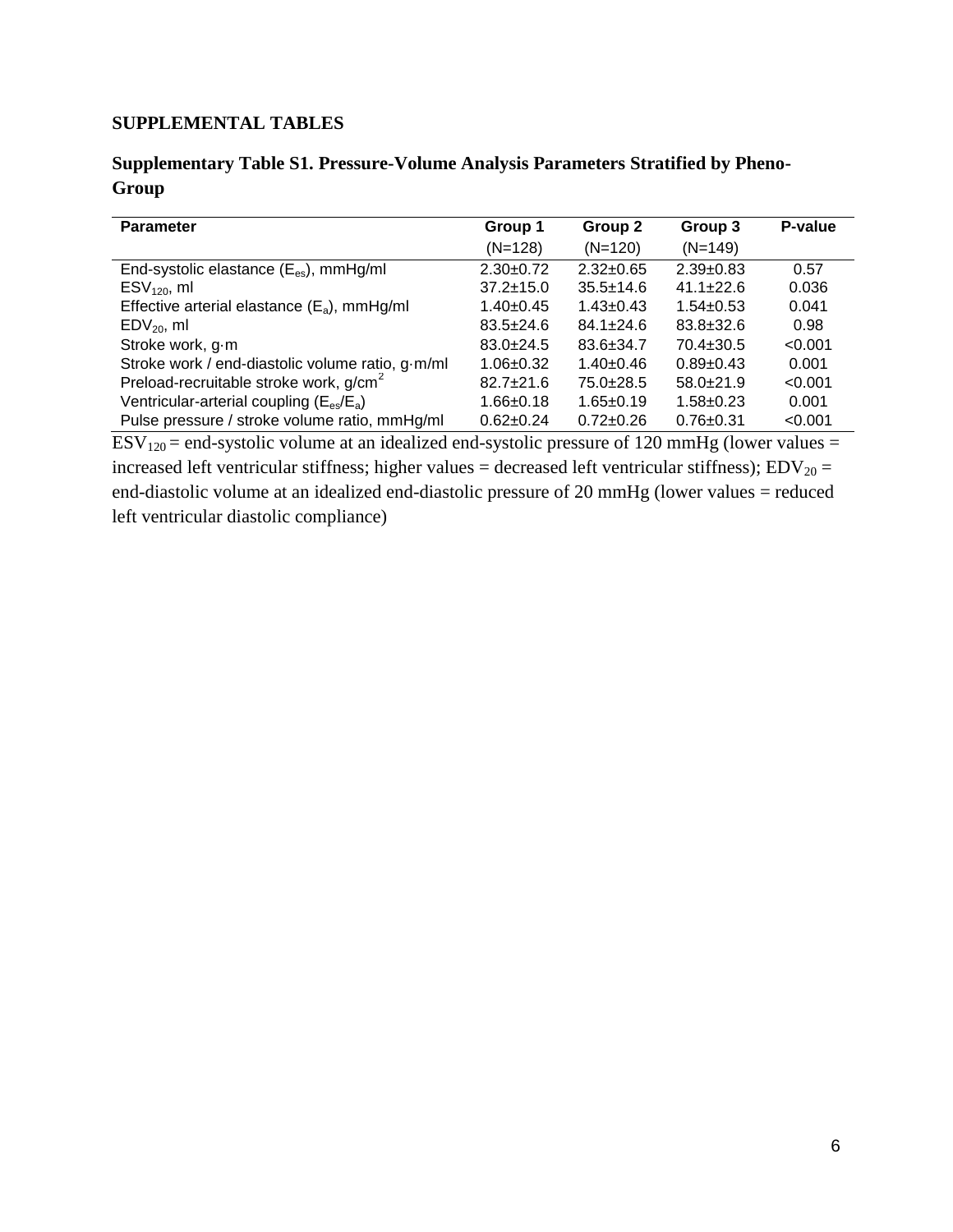|                                            | <b>Validation cohort</b><br><b>Original cohort</b> |                  | P-value |
|--------------------------------------------|----------------------------------------------------|------------------|---------|
| <b>Clinical characteristic</b>             | $(N=397)$                                          | $(N=107)$        |         |
| Age (years)                                | 64.7±13.0                                          | $65.4 \pm 12.5$  | 0.63    |
| Female, n(%)                               | 249(63)                                            | 63(59)           | 0.47    |
| Race, n(%)                                 |                                                    |                  | 0.008   |
| White                                      | 207(52)                                            | 68(64)           |         |
| <b>Black</b>                               | 152(38)                                            | 24(22)           |         |
| Other                                      | 38(10)                                             | 15(14)           |         |
| NYHA functional class, n(%)                |                                                    |                  | 0.12    |
| $\mathsf{l}$                               | 49(12)                                             | 8(8)             |         |
| $\begin{array}{c} \hline \end{array}$      | 157(40)                                            | 42(40)           |         |
| $\mathbf{III}$                             | 180(45)                                            | 49(46)           |         |
| IV                                         | 10(3)                                              | 7(7)             |         |
| Comorbidities, n(%)                        |                                                    |                  |         |
| Coronary artery disease                    | 187(47)                                            | 56(52)           | 0.34    |
| Hypertension                               | 304(77)                                            | 83(78)           | 0.83    |
| Hyperlipidemia                             | 213(54)                                            | 68(64)           | 0.07    |
| Diabetes mellitus                          | 125(31)                                            | 33(31)           | 0.90    |
| Obesity                                    | 204(51)                                            | 57(53)           | 0.73    |
| Chronic kidney disease                     | 128(32)                                            | 35(33)           | 0.93    |
| Atrial fibrillation                        | 107(27)                                            | 31(29)           | 0.68    |
| Chronic obstructive pulmonary disease      | 145(37)                                            | 22(21)           | 0.002   |
| Obstructive sleep apnea                    | 141(36)                                            | 42(39)           | 0.48    |
| Vital signs and laboratory data            |                                                    |                  |         |
| Heart rate (bpm)                           | 70.8±13.8                                          | $72.5 \pm 14.2$  | 0.27    |
| Systolic blood pressure (mmHg)             | 124.7±20.0                                         | $129.4 \pm 21.0$ | 0.03    |
| Diastolic blood pressure (mmHg)            | $70.1 \pm 11.8$                                    | 72.8±10.1        | 0.03    |
| Pulse pressure (mmHg)                      | $54.6 \pm 17.2$                                    | $56.6 \pm 18.8$  | 0.29    |
| Body mass index ( $kg/m^2$ )               | $32.1 \pm 9.1$                                     | $33.5 \pm 10.4$  | 0.17    |
| Serum sodium (mEq/L)                       | $138.4 \pm 2.9$                                    | $138.2 \pm 2.8$  | 0.47    |
| Blood urea nitrogen (mg/dl)                | $24.5 \pm 16.4$                                    | $24.2 \pm 13.6$  | 0.90    |
| Serum creatinine (mg/dl)                   | $1.6 + 1.5$                                        | $1.6 + 1.4$      | 0.83    |
| Estimated GFR (ml/min/1.73m <sup>2</sup> ) | $58.3 \pm 27.4$                                    | 64.8±30.7        | 0.04    |
| Fasting glucose (mg/dl)                    | 119.5±55.0                                         | $117.1 \pm 43.3$ | 0.68    |
| Hemoglobin (g/dl)                          | $11.9 \pm 1.8$                                     | $12.3 \pm 2.3$   | 0.03    |
| B-type natriuretic peptide (pg/ml)         | 234 (86-530)                                       | 171 (64-382)     | 0.20    |
| Medications, n(%)                          |                                                    |                  |         |
| <b>ACE-inhibitor or ARB</b>                | 217(55)                                            | 45(44)           | 0.05    |
| $\beta$ -blocker                           | 268(68)                                            | 67(65)           | 0.64    |
| Calcium channel blocker                    | 120(30)                                            | 34(33)           | 0.59    |
| Nitrate                                    | 57(14)                                             | 14(14)           | 0.84    |
| Loop diuretic                              | 231(58)                                            | 62(60)           | 0.71    |
| Thiazide diuretic                          | 92(23)                                             | 7(7)             | < 0.001 |
| <b>Statin</b>                              | 193(49)                                            | 51(50)           | 0.87    |
| Aspirin                                    | 185(47)                                            | 56(54)           | 0.16    |

# **Supplementary Table S2. Clinical and Laboratory Characteristics: Original vs. Validation Cohort**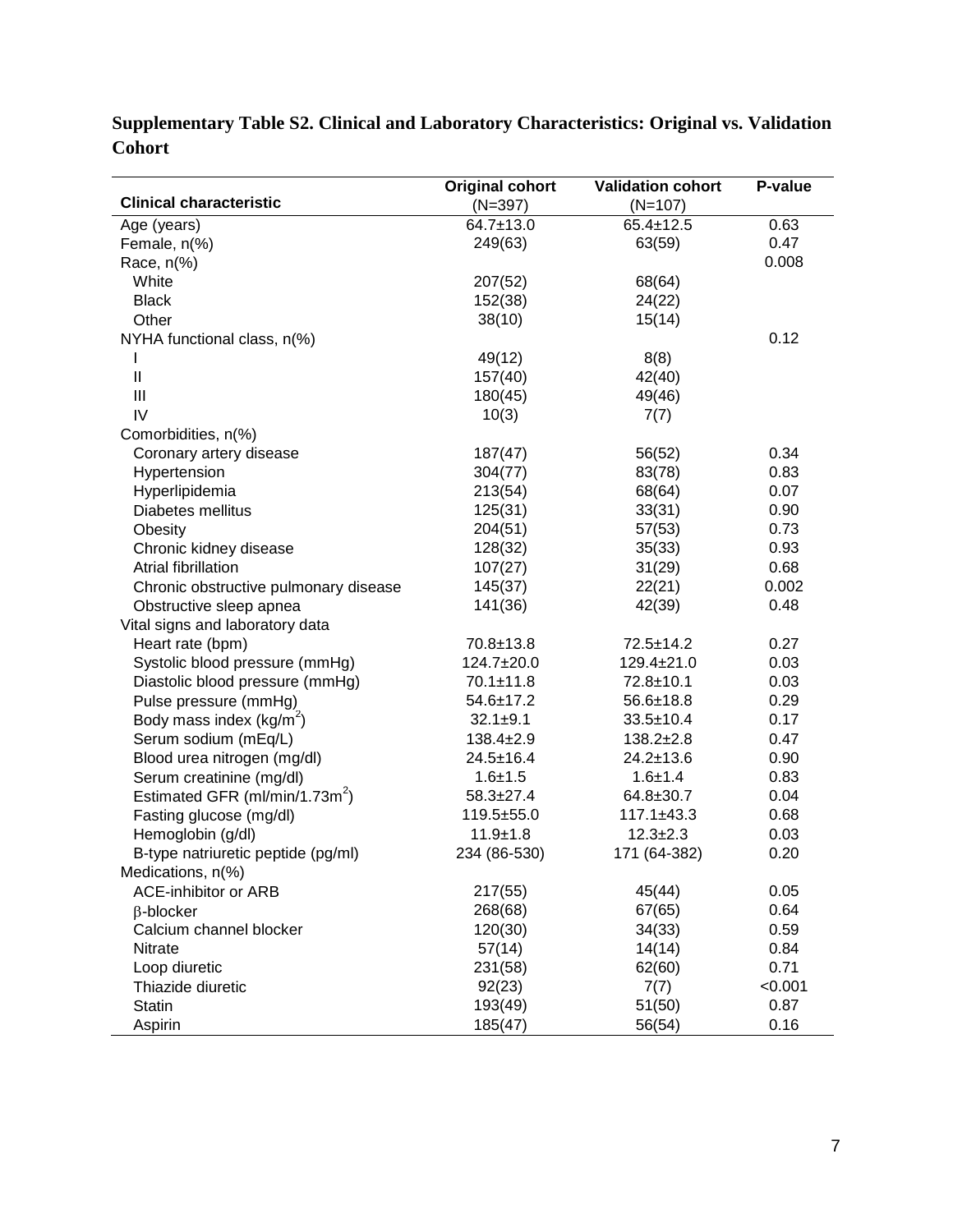| <b>Parameter</b>                          | <b>Original cohort</b> | <b>Validation cohort</b> | P-value |
|-------------------------------------------|------------------------|--------------------------|---------|
|                                           | $(N=397)$              | $(N=107)$                |         |
| LV end-diastolic volume, ml               | $83.4 \pm 27.2$        | 89.0±27.6                | 0.06    |
| LV end-systolic volume, ml                | $33.5 \pm 15.2$        | $35.2 \pm 14.5$          | 0.29    |
| LV mass index, $g/m^2$                    | $103.7 + 37.7$         | $98.7 \pm 31.1$          | 0.21    |
| Left atrial volume index, $ml/m2$         | $34.3 \pm 14.3$        | $36.3 \pm 13.5$          | 0.18    |
| LV ejection fraction, %                   | $60.9 + 6.5$           | $61.6 \pm 6.1$           | 0.37    |
| Stroke volume, ml                         | $84.3 \pm 29.2$        | 79.7±23.6                | 0.13    |
| Cardiac index, L/min/m <sup>2</sup>       | $3.1 \pm 1.2$          | $2.9 \pm 0.9$            | 0.18    |
| Pulmonary artery systolic pressure, mmHg  | $44.0 \pm 15.5$        | $48.1 \pm 18.9$          | 0.04    |
| Right atrial pressure, mmHg               | $7.7 + 4.1$            | $8.2 \pm 3.9$            | 0.28    |
| E velocity, cm/s                          | $105.7 + 36.9$         | $109.5 \pm 39.7$         | 0.35    |
| A velocity, cm/s                          | $85.4 \pm 30.4$        | 79.0±39.3                | 0.08    |
| E/A ratio                                 | $1.4 \pm 0.7$          | $1.7 + 1.0$              | < 0.001 |
| Lateral e' velocity, cm/s                 | $9.3 \pm 3.9$          | $9.5 \pm 3.4$            | 0.78    |
| Septal e' velocity, cm/s                  | $7.1 \pm 2.7$          | $6.9 \pm 2.5$            | 0.50    |
| E/e' (septal)                             | $17.0 + 9.3$           | $18.6 \pm 12.3$          | 0.15    |
| E/e' (lateral)                            | $13.4 + 8.0$           | $13.3 + 8.0$             | 0.92    |
| Diastolic dysfunction grade, n (%)        |                        |                          | 0.23    |
| Normal diastolic function                 | 32(8)                  | 13(12)                   |         |
| Grade I (mild) diastolic dysfunction      | 43(11)                 | 7(7)                     |         |
| Grade II (moderate) diastolic dysfunction | 159(40)                | 37(35)                   |         |
| Grade III (severe) diastolic dysfunction  | 137(35)                | 45(42)                   |         |
| Indeterminate diastolic function          | 26(7)                  | 5(5)                     |         |
| RV basal diameter, cm                     | $3.9 \pm 0.7$          | $4.1 \pm 0.8$            | 0.08    |
| RV end-diastolic area index, $cm/m2$      | $13.9 \pm 3.8$         | $13.3 + 4.6$             | 0.17    |
| RV end-systolic area index, $cm/m2$       | $8.0 \pm 2.8$          | $8.3 \pm 3.5$            | 0.51    |
| RV wall thickness, cm                     | $0.5 + 0.1$            | $0.5 + 0.1$              | 0.008   |
| RV fractional area change                 | $0.43 \pm 0.07$        | $0.39 + 0.07$            | < 0.001 |
| TAPSE, cm                                 | $2.0 + 0.6$            | $1.9 + 0.4$              | 0.07    |

## **Supplementary Table S3. Echocardiographic Characteristics: Original vs. Validation Cohort**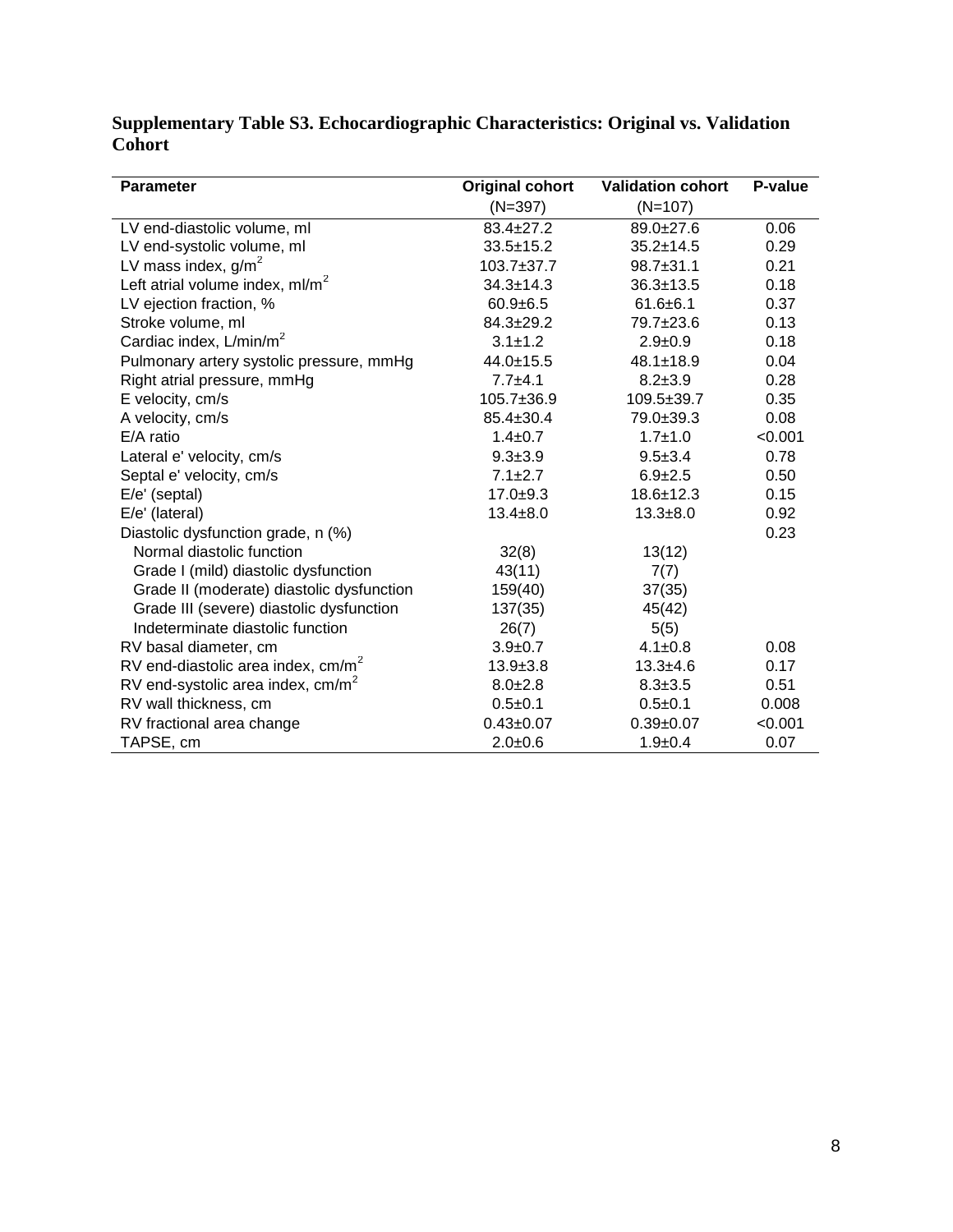|                                                                                       | Group 1  | Group 2        | Group 3             | P-value |  |  |
|---------------------------------------------------------------------------------------|----------|----------------|---------------------|---------|--|--|
|                                                                                       | $(N=37)$ | $(N=29)$       | $(N=41)$            |         |  |  |
| Outcome, n(%)                                                                         |          |                |                     |         |  |  |
| CV hospitalization                                                                    | 7(19)    | 7(24)          | 17 (41)             | 0.072   |  |  |
| HF hospitalization                                                                    | 3(8)     | 5(17)          | 12 (29)             | 0.056   |  |  |
| Death                                                                                 | 0(0)     | 1 $(3)$        | 7(17)               | 0.007   |  |  |
| Combined endpoint                                                                     | 7 (19)   | 7(24)          | 24 (59)             | < 0.001 |  |  |
| Hazard ratio (95% CI) for the composite outcome of HF or CV hospitalization, or death |          |                |                     |         |  |  |
| Unadjusted                                                                            | 1.0      | $1.1(0.4-3.1)$ | $3.6(1.6-8.4)$ **   |         |  |  |
| Model 1                                                                               | 1.0      | $1.3(0.4-3.6)$ | 4.0 $(1.5-11.0)$ ** |         |  |  |
| Model 2                                                                               | 1.0      | $1.4(0.5-3.8)$ | $3.3(1.1-9.5)^{*}$  |         |  |  |

**Supplementary Table S4. Association of Pheno-Groups with Adverse Outcomes in the Validation Cohort**

\*< $0.05$ ; \*\* $\leq 0.01$ ; \*\*\* $\leq 0.001$ 

Model  $1 =$  Pheno-groups + BNP; Model  $2 =$  Pheno-groups + BNP + MAGGIC risk score The MAGGIC risk score includes the following variables: age, ejection fraction, creatinine, diabetes, chronic obstructive pulmonary disease, systolic blood pressure, body-mass index, heart rate, New York Heart Association class, ACE-inhibitor use, beta-blocker use, heart failure duration, and current smoker.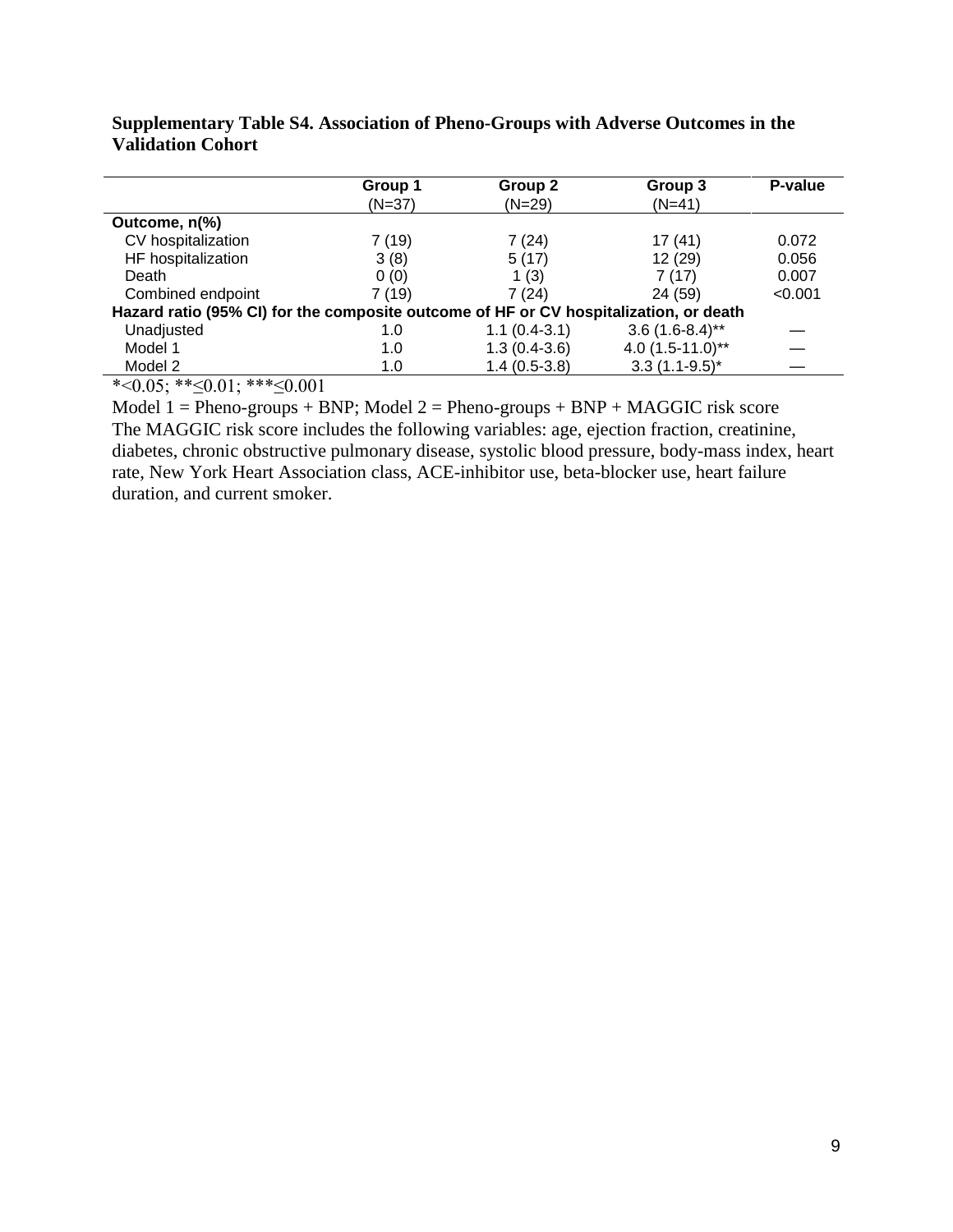## **Supplementary Table S5. Performance Characteristics of Support Vector Machine (SVM) Models in the Prediction of Binary Cardiovascular Outcomes**

| <b>Outcome</b>     | Kernel  | <b>AUROC</b> | Mean<br><b>Precision</b> | Mean<br><b>Sensitivity</b> | Mean<br><b>Specificity</b> |
|--------------------|---------|--------------|--------------------------|----------------------------|----------------------------|
| Combined           | sigmoid | 0.759        | 0.675                    | 0.666                      | 0.591                      |
| CV hospitalization | sigmoid | 0.723        | 0.637                    | 0.643                      | 0.579                      |
| HF hospitalization | sigmoid | 0.704        | 0.636                    | 0.631                      | 0.572                      |
| Death              | radial  | 0.718        | 0.609                    | 0.640                      | 0.577                      |

 $CV =$ cardiovascular; HF=heart failure;  $AUROC =$  area under the receiver operator characteristic curve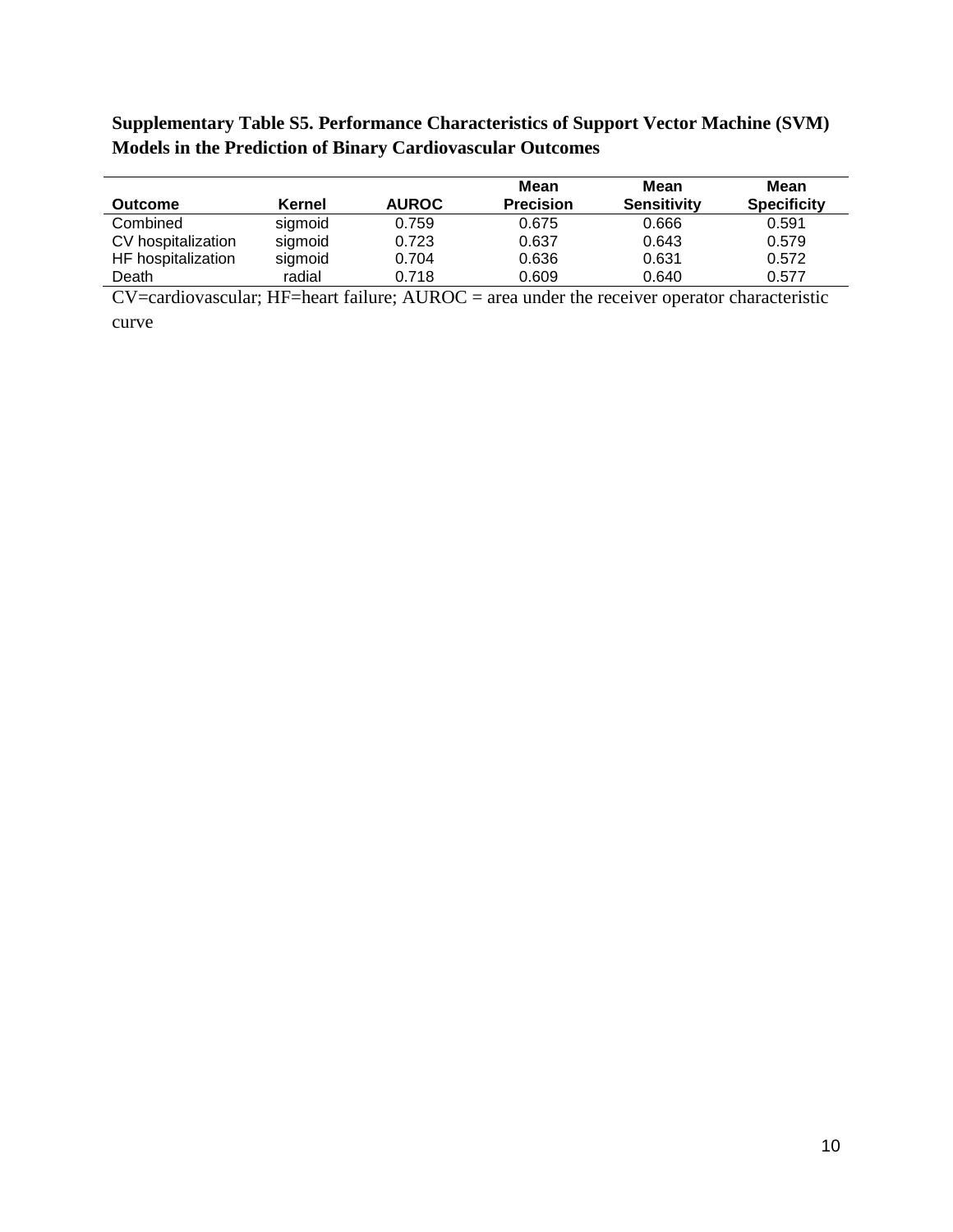### **SUPPLEMENTAL FIGURES**

### **FIGURE LEGENDS**

#### **Supplementry Figure S1.**

#### **Title:** Frequency of Missing Data

**Caption:** Variables with the highest percentage of missing data are those that are not present in the setting of atrial fibrillation (e.g., PR interval, tissue Doppler a' velocity, transmitral A velocity) or those that are not present or difficult to obtain in some patients on echocardiography (e.g., pulmonary artery systolic pressure, right atrial pressure, right ventricular wall thickness). Abbreviations:  $BMI = body-mass index$ ;  $BNP = B-type$  natriuretic peptide;  $BUN = blood$  urea nitrogen; DBP = diastolic blood pressure; Ea = effective arterial elastance; EDV20 = enddiastolic volume at an idealized pressure of 20 mmHg, a measure of end-diastolic elastance; Ees  $=$  end-systolic elastance; EF = ejection fraction; GFR = glomerular filtration rate; HCO3 = bicarbonate; IVRT = isovolumic relaxation time;  $LAV = left$  atrial volume;  $LV/RV$  ratio = ratio of maximal left ventricular to right ventricular dimension in the apical 4-chamber view; LVEDD = left ventricular end-diastolic dimension; LVEDV = left ventricular end-diastolic volume;  $LVESD = left$  ventricular end-systolic dimension;  $LVESV = left$  ventricular end-systolic volume; LV mass = left ventricular mass;  $PASP =$  pulmonary artery systolic pressure;  $PP/SV =$ pulse pressure/stroke volume; PRSW = preload-recruitable stroke work; PWT = posterior wall thickness;  $RA = right$  atrial;  $RDW = red$  cell distribution width;  $RV = right$  ventricular;  $RVEDA$  $=$  right venricular end-diastolic area; RVESA  $=$  right ventricular end-systolic area; RVFAC  $=$ right ventricular fractional area change; SBP = systolic blood pressure/end-systolic volume;  $SWT =$  septal wall thickness;  $TAPSE =$  tricuspid annular plane systolic excursion;  $V-A =$ ventricular-arterial; WBC = white blood cell count.